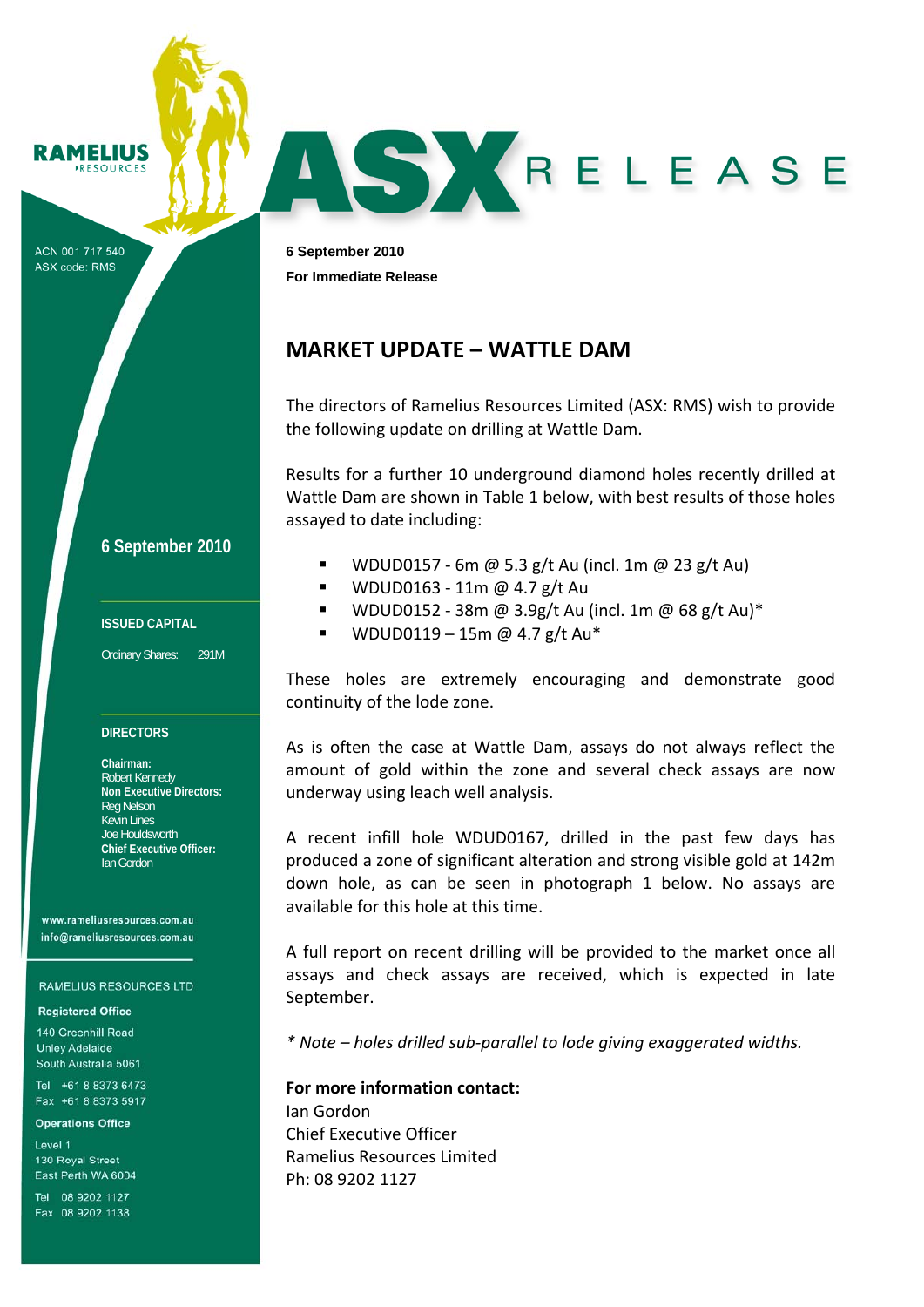

| Collar           | Hole            | Hole   | Collar  | Collar   | Intercept       |          | Downhole   | Grade      | Visible gold     |
|------------------|-----------------|--------|---------|----------|-----------------|----------|------------|------------|------------------|
| Location         | ID              | Length | Dip     | Azimuth  | From (m)        | To $(m)$ | Length (m) | (g/t)      |                  |
| 137 cuddy        | WDUD0151        | 217.6  | $-46.5$ | 43.6     | 169             | 182      | 13         | 2.9        |                  |
| All collars      | <b>WDUD0153</b> | 216.8  | $-47.4$ | 39.7     | 176             | 179      | 3          | 2.4        |                  |
| around           | WDUD0154        | 229    | $-54.1$ | 48.2     | 181             | 182      | 1          | 1.2        |                  |
| 356078E          | <b>WDUD0155</b> | 227    | $-52.7$ | 43.6     |                 |          |            | <b>NSI</b> |                  |
| 658010N          | <b>WDUD0156</b> | 223    | $-51.4$ | 39.7     | 186             | 187      | 1          | 1.7        |                  |
| 137.5RL          | WDUD0157        | 209.5  | $-51.2$ | 52.6     | 166             | 172      | 6          | 5.3        | @ 171.1m         |
| (GDA)            |                 |        |         | includes | 171             | 172      | 1          | 23.1       |                  |
|                  | <b>WDUD0158</b> | 185.8  | $-40$   | 50.8     | 141             | 144      | 3          | 3          |                  |
|                  | <b>WDUD0159</b> | 191    | $-38.6$ | 46.4     |                 |          |            | <b>NSI</b> |                  |
|                  | <b>WDUD0160</b> | 195    | $-48.4$ | 62.8     | results pending |          |            |            |                  |
|                  | WDUD0161        | 194    | $-42.3$ | 48.7     | results pending |          |            |            |                  |
|                  | <b>WDUD0162</b> | 210    | $-43.8$ | 45.5     | results pending |          |            |            |                  |
|                  | WDUD0163        | 199    | $-48.5$ | 51.8     | 157             | 168      | 11         | 4.7        | @ 164.2m         |
|                  | <b>WDUD0165</b> | 230    | $-55.7$ | 53.7     | results pending |          |            |            |                  |
| 165 FW East      | WDUD0167        |        | $-65.4$ | 327.1    | in progress     |          |            |            | @ 142m           |
| 356202.6E        |                 |        |         |          |                 |          |            |            |                  |
| 658030.0N        |                 |        |         |          |                 |          |            |            |                  |
| 164.9RL          |                 |        |         |          |                 |          |            |            |                  |
| <b>185 X-cut</b> | <b>WDUD0152</b> | 251.6  | $-56.8$ | 358.58   | 143             | 181      | 38         | 3.9        | @ 177.3m, 177.6m |
| 356171.2E        |                 |        |         | includes | 177             | 178      | 1          | 68.1       |                  |
| 657982.5N        | WDUD0119        | 260.5  | $-56.8$ | 357.78   | 195             | 210      | 15         | 4.7        |                  |
| 184.3RL          |                 |        |         |          |                 |          |            |            |                  |
|                  |                 |        |         |          |                 |          |            |            |                  |
|                  |                 |        |         |          |                 |          |            |            |                  |

*NSI - no significant intersection*